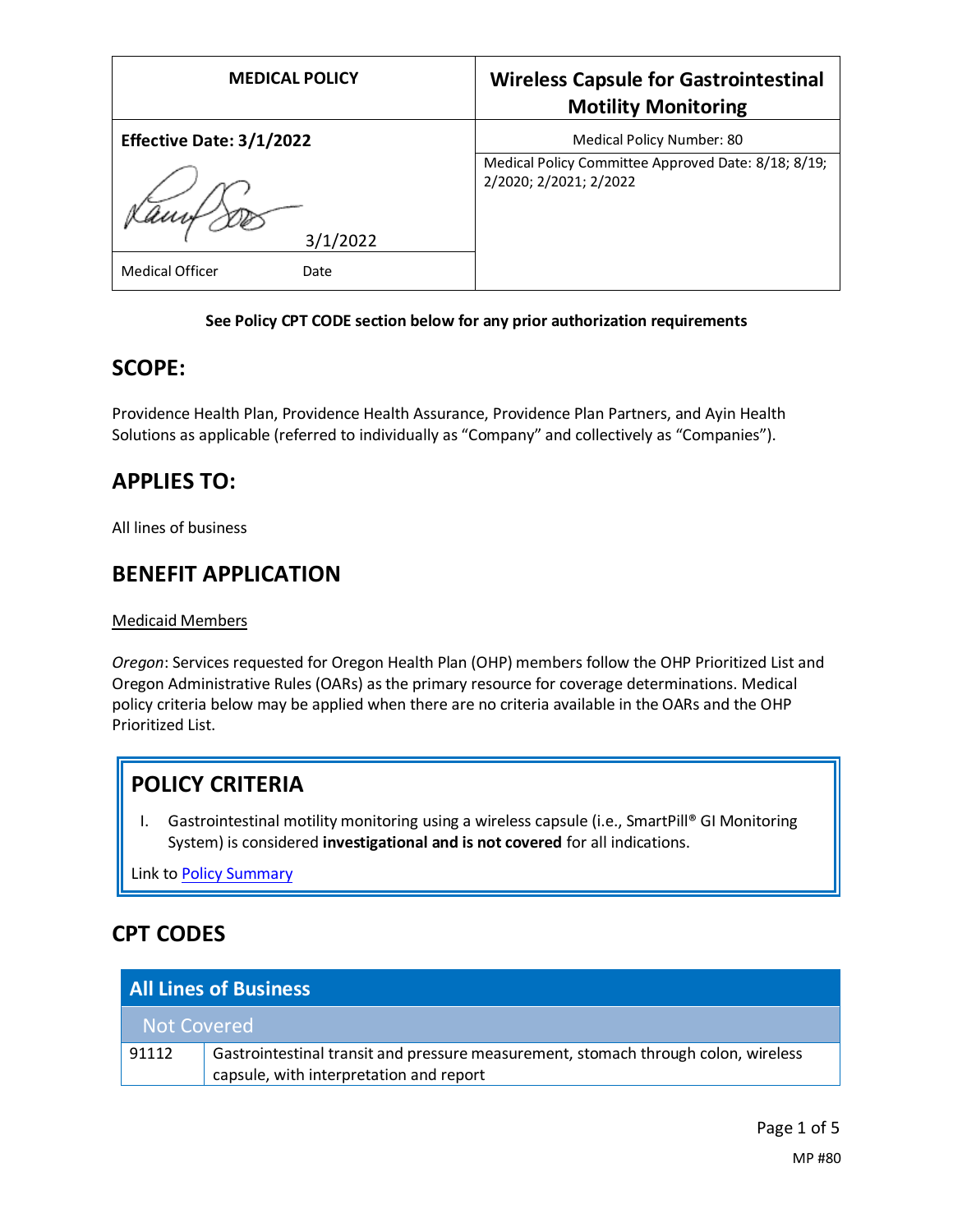## **DESCRIPTION**

## **Gastroparesis**

Gastroparesis is a gastrointestinal motility disorder, not due to an obstruction, where the stomach empties slower than normal causing bloating, nausea, vomiting, and weight loss. The cause of gastroparesis is usually unknown; however, it is common in patients with diabetes and may also be due to certain medications. Gastroparesis can also affect the small and large intestines leading to a diagnosis of irritable bowel syndrome.

## Wireless Capsule for Gastrointestinal Motility Monitoring (SmartPill<sup>™</sup>)

The SmartPill<sup>™</sup> Motility Capsule (Medtronic) is part of the SmartPill™ motility testing system. The capsule technology is a self-contained electronic device that wirelessly measures gastrointestinal pH, temperature, and pressure. The patient ingests the capsule and a data receiver nearby collects the data transmitted by the capsule. After data collection, the receiver is returned to the physician for downloading and analysis.

## **REVIEW OF EVIDENCE**

A review of the ECRI, Hayes, Cochrane, and PubMed databases was conducted regarding the use of a wireless capsule (i.e., SmartPill®) for gastrointestinal motility monitoring. Below is a summary of the available evidence identified through December 2022.

#### *Systematic Reviews*

In 2017 (updated 2021), Hayes published a health technology assessment of wireless capsule systems for the diagnosis of gastroparesis and monitoring of gastrointestinal (GI) motility.<sup>1</sup> The technology assessment was last updated in November 2019. The literature review identified 13 nonrandomized studies (3 cross-sectional comparative studies, 7 prospective case-control studies, and 3 retrospective pretest/posttest studies) as eligible for inclusion. Sample sizes ranged from 21 to 196 patients with known or suspected GI motility disorders. Outcome measures included sensitivity, specificity, and accuracy of motility disorder detection.

Although 13 studies were evaluated, "these studies provide limited evidence concerning the accuracy of the wireless capsule systems and no reliable evidence that use of these systems improves patient outcomes."<sup>1</sup> Five studies evaluated the use of the SmartPill wireless motility capsule (WMC) to detect gastroparesis; however, these studies, "provided limited evidence of the accuracy of WMC." Six studies reviewed the SmartPill WMC for the detection of delayed colonic transit. Studies compared WMC to conventional techniques (e.g., radiopaque markers), and although agreement between WMC and these techniques was generally good, "the reported measures of test agreement are not precise indicators of the accuracy of WMC relative to conventional testing methods." Three studies evaluated the clinical utility of WMC testing to improve patient management. Due to their poor quality (retrospective, no follow-up), these studies provided no reliable evidence that information from WMC testing improves patient management.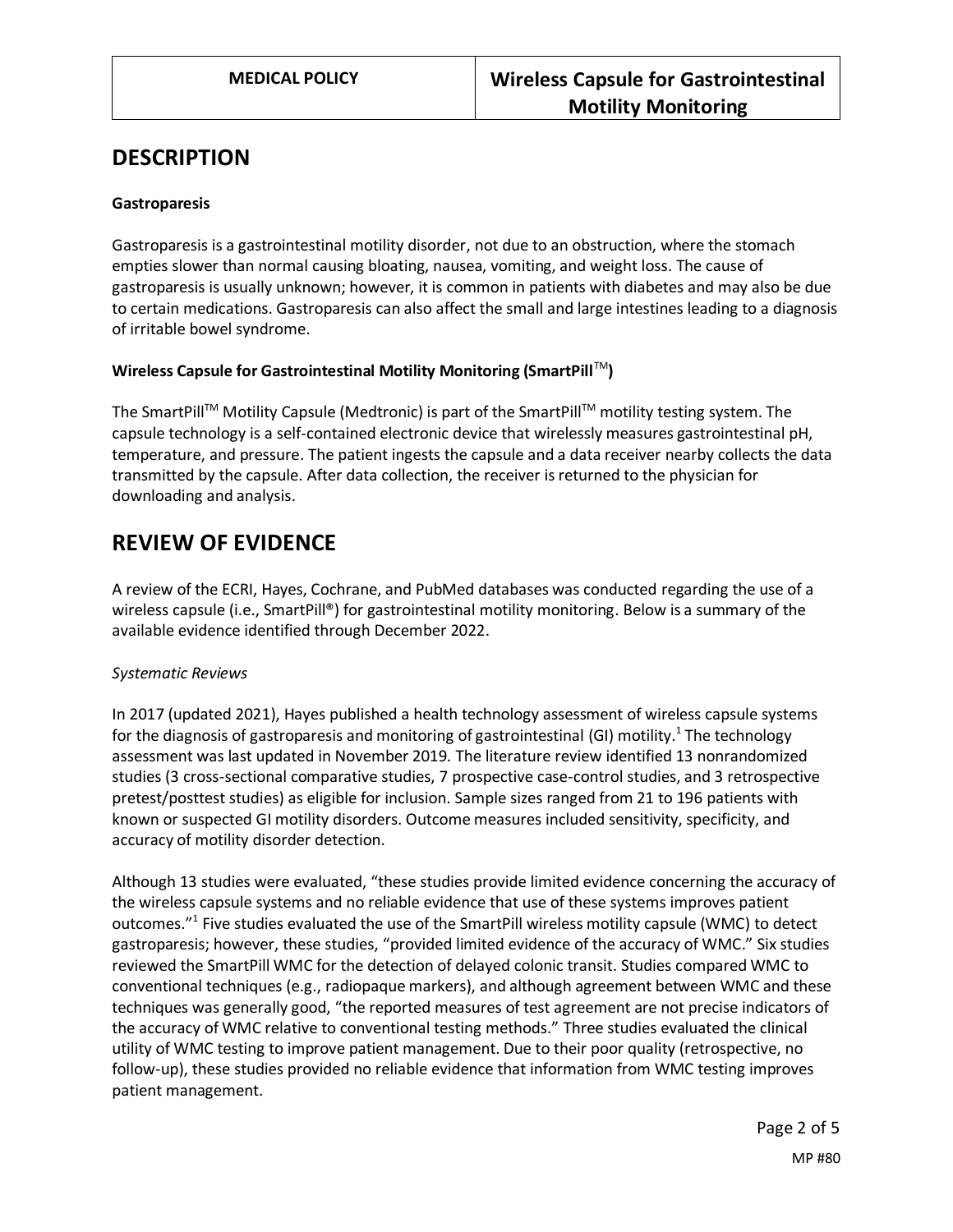The overall quality of evidence was determined to be low due to individual study limitations, including lack of randomization, small study size, retrospective analysis, lack of follow-up, and incomplete testing of enrolled patients. The Hayes review concluded that additional studies are needed to determine the accuracy of wireless capsule systems relative to standard testing for the detection of GI motility disorders. "Additional studies are also needed to demonstrate that the information obtained with wireless capsule systems can be used to improve the management and health outcomes of patients who have GI motility disorders." The following Hayes ratings were assigned for wireless capsule monitors to assess GI motility:

- C (potential but unproven benefit): For assessment of gastrointestinal (GI) motility with the SmartPill wireless motility capsule (WMC) system in adult patients without contraindications to use.
- D2 (insufficient evidence): For assessment of GI motility with a wireless capsule endoscopy (WCE) system in adult patients without contraindications to use.
- D2 (insufficient evidence): For assessment of GI motility with the SmartPill WMC system or a WCE system in pediatric and adolescent patients.

# **CLINICAL PRACTICE GUIDELINES**

## National Institute for Health and Care Excellence (NICE)

The 2014 evidence-based NICE guideline for assessing motility of the gastrointestinal tract using a wireless capsule recommended the following:<sup>2</sup>

"The evidence on assessing motility of the gastrointestinal tract using a wireless capsule raises no major safety concerns. There is evidence of efficacy in measuring gastrointestinal function but uncertainty about the clinical benefit of this, and about patient selection. Therefore, this procedure should be used only with special arrangements for clinical governance, consent and audit or research… NICE encourages further research into the use of a wireless capsule to assess motility of the gastrointestinal tract. Studies should include clear details of patient selection. They should report on the diagnostic accuracy of the procedure in different parts of the gastrointestinal tract, and should provide data on the clinical benefits of the procedure for patients."

## American College of Gastroenterology (ACG)

The 2013 ACG evidence-based clinical practice guideline for the management of gastroparesis stated "(a)lternative approaches for assessment of gastric emptying include wireless capsule motility testing and C breath testing using octanoate or spirulina incorporated into a solid meal; they require further validation before they can be considered as alternates to scintigraphy for the diagnosis of gastroparesis. (Conditional recommendation, moderate level of evidence).<sup>"3</sup> The guideline also states "scintigraphic measurement of gastric emptying of solid food is the standard method for diagnosis of gastroparesis."

In addition to the evidence-based clinical practice guidelines above, four position statements were identified and all conclude a lack of sufficient evidence for wireless gastrointestinal motility capsules.<sup>4-7</sup>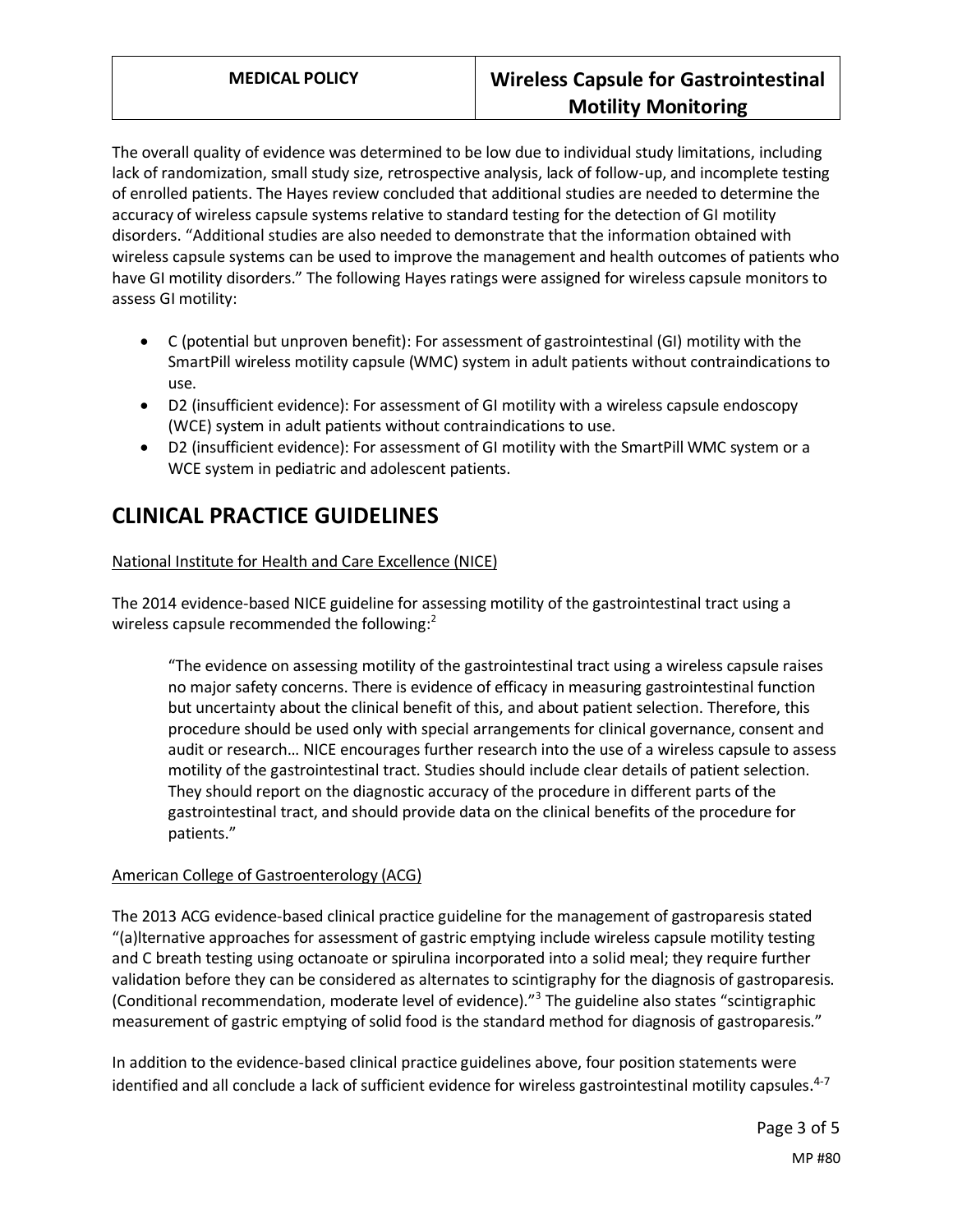## <span id="page-3-0"></span>**CENTERS FOR MEDICARE & MEDICAID**

As of 1/12/2022, no Centers for Medicare & Medicaid (CMS) coverage guidance was identified which addresses wireless capsules for gastrointestinal motility monitoring.

# **POLICY SUMMARY**

Although the evidence suggests the wireless motility capsule (i.e., SmartPill) may be useful in diagnosing gastrointestinal (GI) motility disorders, the quality of evidence is low. Additional studies of good methodological quality are required to confirm the clinical validity and clinical utility of wireless capsule GI motility monitoring compared to standard GI motility testing (e.g., gastric emptying study). Furthermore, both the National Institute for Health and Care Excellence and American College of Gastroenterology do not recommend a wireless capsule for gastrointestinal motility monitoring. Therefore wireless motility capsules are considered investigational for gastrointestinal motility monitoring.

# **INSTRUCTIONS FOR USE**

Company Medical Policies serve as guidance for the administration of plan benefits. Medical policies do not constitute medical advice nor a guarantee of coverage. Company Medical Policies are reviewed annually and are based upon published, peer-reviewed scientific evidence and evidence-based clinical practice guidelines that are available as of the last policy update. The Companies reserve the right to determine the application of Medical Policies and make revisions to Medical Policies at any time. Providers will be given at least 60-days notice of policy changes that are restrictive in nature.

The scope and availability of all plan benefits are determined in accordance with the applicable coverage agreement. Any conflict or variance between the terms of the coverage agreement and Company Medical Policy will be resolved in favor of the coverage agreement.

# **REGULATORY STATUS**

## U.S. Food and Drug Administration (FDA)

The SmartPill® GI Monitoring System was approved under the FDA's 510(k) process as a class II device and assigned the product code NYV. $^8$  SmartPill cleared 7/2006 (K053547) and version 2.0 cleared 10/2009 (K092343). SmartPill GI Monitoring System is indicated for use in evaluating patients with suspected delayed gastric emptying.

#### Mental Health Parity Statement

Coverage decisions are made on the basis of individualized determinations of medical necessity and the experimental or investigational character of the treatment in the individual case. In cases where medical necessity is not established by policy for specific treatment modalities, evidence not previously